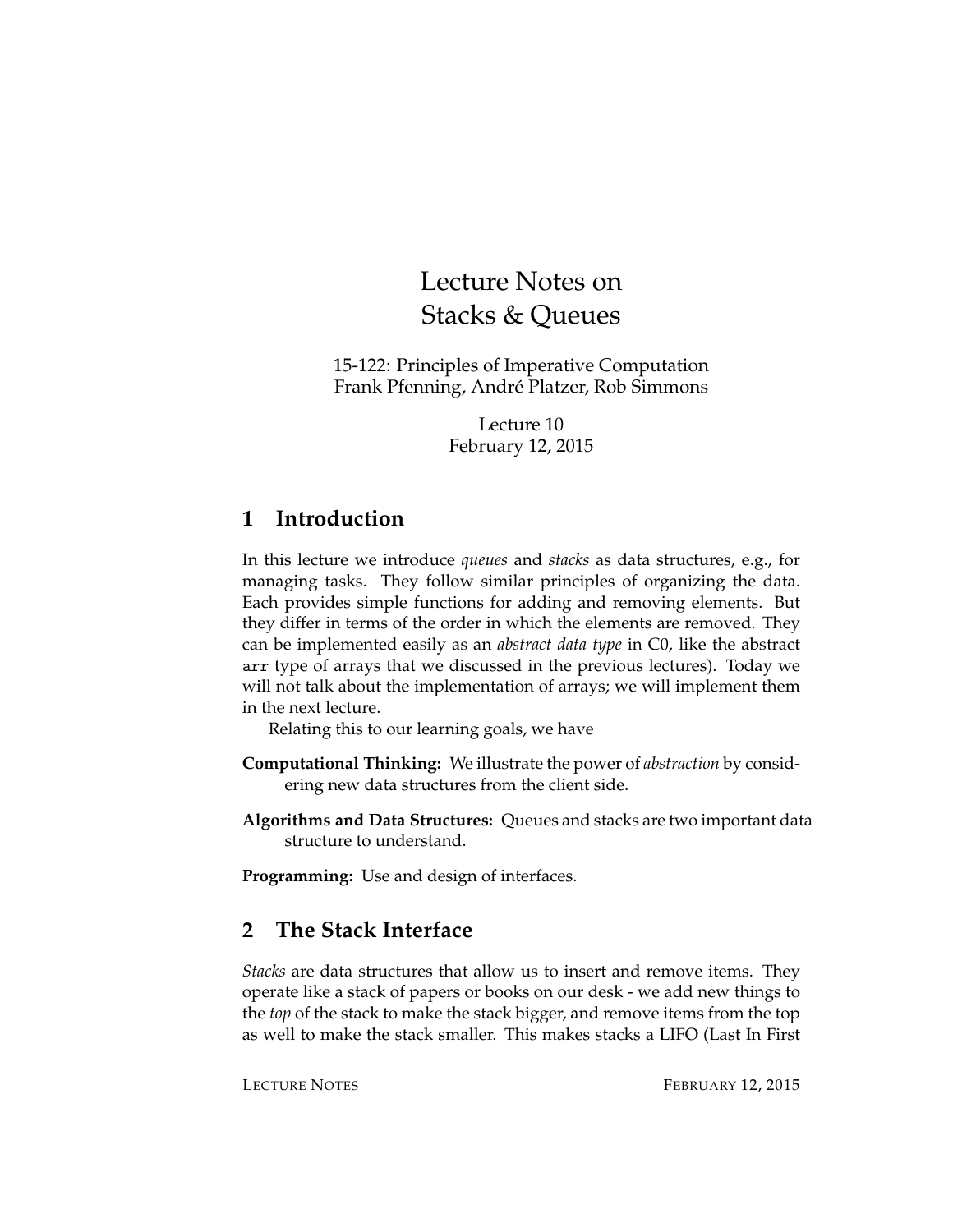Out) data structure – the data we have put in last is what we will get out first.

Before we consider the implementation of a data structure it is helpful to consider the interface. We then program against the specified interface. Based on the description above, we require the following functions:

```
typedef ______* stack_t;
bool stack_empty(stack_t S) /* O(1), check if stack empty */
 /*@requires S != NULL; @*/;
stack_t stack_new() \angle /* 0(1), create new empty stack */
  /*@ensures \result != NULL; @*/
 /*@ensures stack_empty(\result); @*/;
void push(stack_t S, string x) \rightarrow 0(1), add item on top of stack */
  /*@requires S != NULL; @*/;
string pop(stack_t S) \qquad /* 0(1), remove item from top */
 /*@requires S != NULL; @*/
 /*@requires !stack_empty(S); @*/;
```
Like arr\_t, the abstract type stack\_t is representing a *mutable* data structure, where pushing and popping modifies the contents of the stack. Therefore, we will again be explicit in the interface that stacks are pointers to allocated memory, though we won't be explicit about what they point to.

We want the creation of a new (empty) stack as well as pushing and popping an item all to be constant-time operations, as indicated by  $O(1)$ . Furthermore, pop is only possible on non-empty stacks. This is a fundamental aspect of the interface to a stack, that a client can only read data from a non-empty stack. So we include this as a requires contract in the interface.

One thing to observe is that there's nothing special about the string type here. It would be nice to have a data structure that was *generic*, and able to work with strings, integers, arrays, and so on, but we will discuss that possibility later.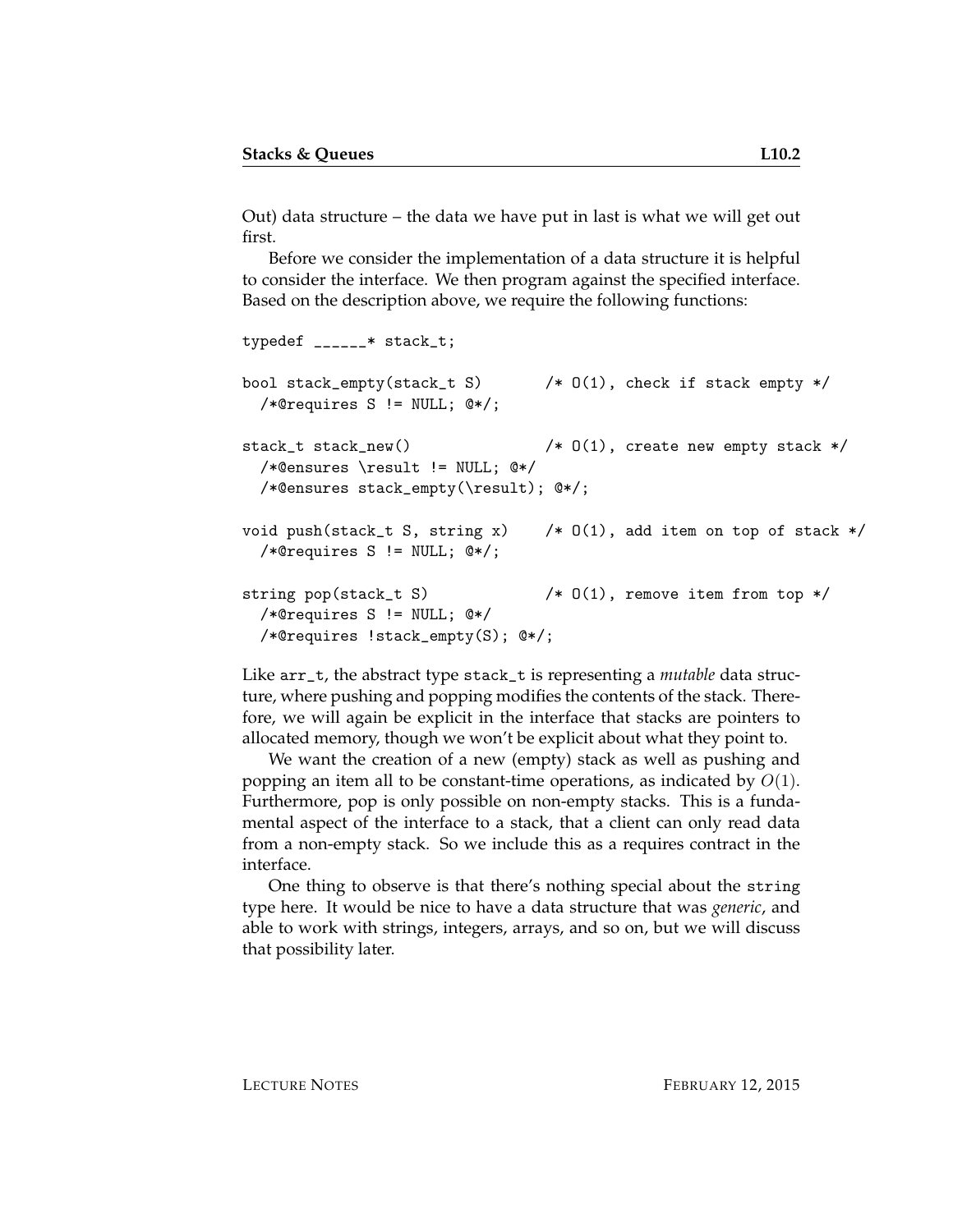#### **3 Using the Stack Interface**

We play through some simple examples to illustrate the idea of a stack and how to use the interface above. We write a stack as

```
x_1, x_2, \ldots, x_n
```
where  $x_1$  is the *bottom* of the stack and  $x_n$  is the *top* of the stack. We *push* elements on the top and also *pop* them from the top. If we're feeling artistic, we can draw stacks with arrows to emphasize that we're pushing and popping from the top:



Here is a more complex example, showing the effect of several steps on the state of assignable variables and allocated memory, where the stack data structure resides:



Remember that we think of the assignable S like a pointer or an array: it is not literally an arrow but a number representing the address of the inmemory representation of the stack.

### **4 Abstraction**

An important point about formulating a precise interface to a data structure like a stack is to achieve *abstraction*. This means that as a client of the data structure we can only use the functions in the interface. In particular, we are not permitted to use or even know about details of the implementation of stacks.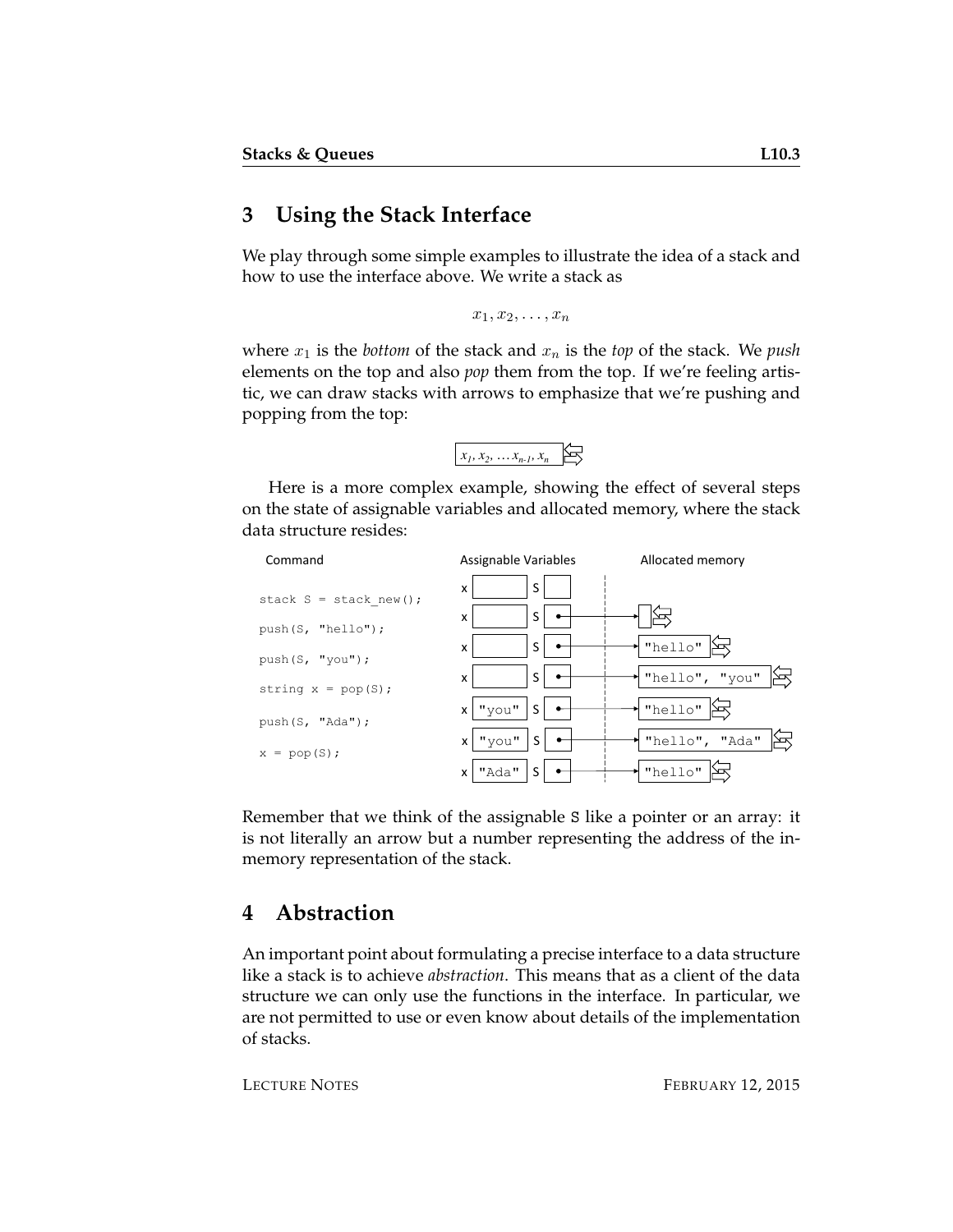Let's consider an example of a client-side program. We would like to examine the element at the top of the stack without removing it from the stack. Such a function would have the declaration

```
string peek(stack_t S)
//@requires S != NULL && !stack_empty(S);
  ;
```
If we knew how stacks were implemented, we might be able to implement, as clients of the stack data structure, something like this:

```
string peek(stack_t S)
//@requires is_stack(S) && !stack_empty(S);
{
  return S->data[S->top];
}
```
However, *we don't know how stacks are implement, so we cannot do this*. As clients of the stack data structure, we only know about the functions provided by the interface. However, it is possible to implement the peek operation correctly *without violating the abstraction*!

The idea is that we pop the top element off the stack, remember it in a temporary variable, and then push it back onto the stack before we return.

```
string peek(stack_t S)
//@requires S != NULL && !stack_empty(S);
{
  string x = pop(S);
 push(S, x);return x;
}
```
Depending on the implementation of stacks, this might be less efficient than a library-side implementation of peek. However, as long as push and pop are still a constant-time operations, peek will still be constant time  $(O(1)).$ 

### **5 Computing the Size of a Stack**

Let's exercise our data structure once more by developing two implementations of a function that returns the size of a stack: one on the client's side, using only the interface, and one on the library's side, exploiting the data

LECTURE NOTES FEBRUARY 12, 2015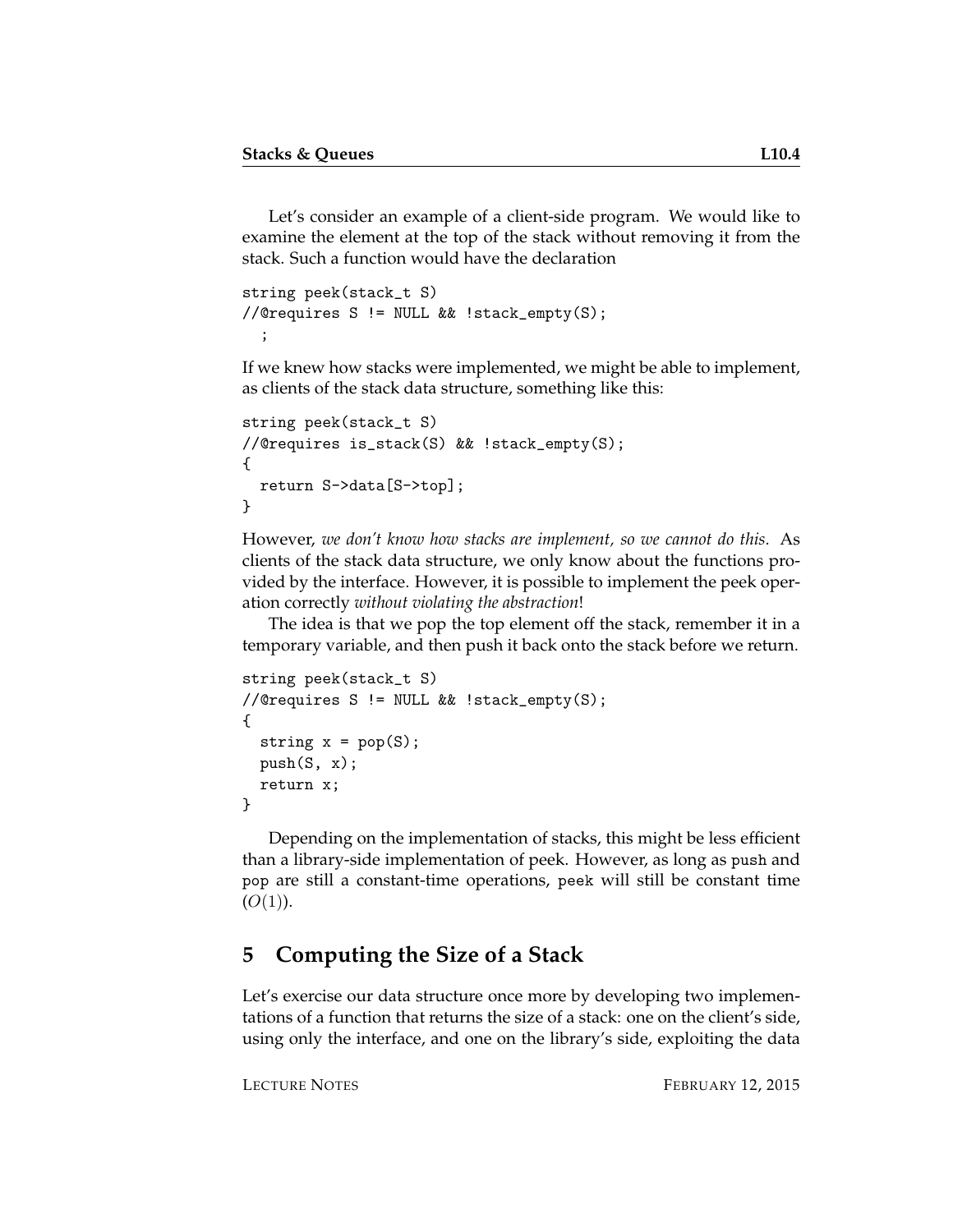representation. Let's first consider a client-side implementation, using only the interface so far.

```
int stack_size(stack_t S) /*@requires S != NULL @*/ ;
```
We encourage you to consider this problem and program it before you read on.

First we reassure ourselves that it will not be a simple operation. We do not have access to the array (in fact, as the client, we cannot know that there is an array), so the only thing we can do is pop all the elements off the stack. This can be accomplished with a while-loop that finishes as soon as the stack is empty.

```
int stack_size(stack_t S)
//@requires S != NULL;
{
  int count = 0;
 while (!stack_empty(S)) {
    pop(S);
    count++;
  }
 return count;
}
```
However, this function has a *big* problem: in order to compute the size we have to destroy the stack! Clearly, there may be situations where we would like to know the number of elements in a stack without deleting all of its elements. Fortunately, we can use the idea from the peek function in amplified form: we maintain a new *temporary stack* T to hold the elements we pop from  $S$ . Once we are done counting, we push them back onto  $S$  to repair the damage.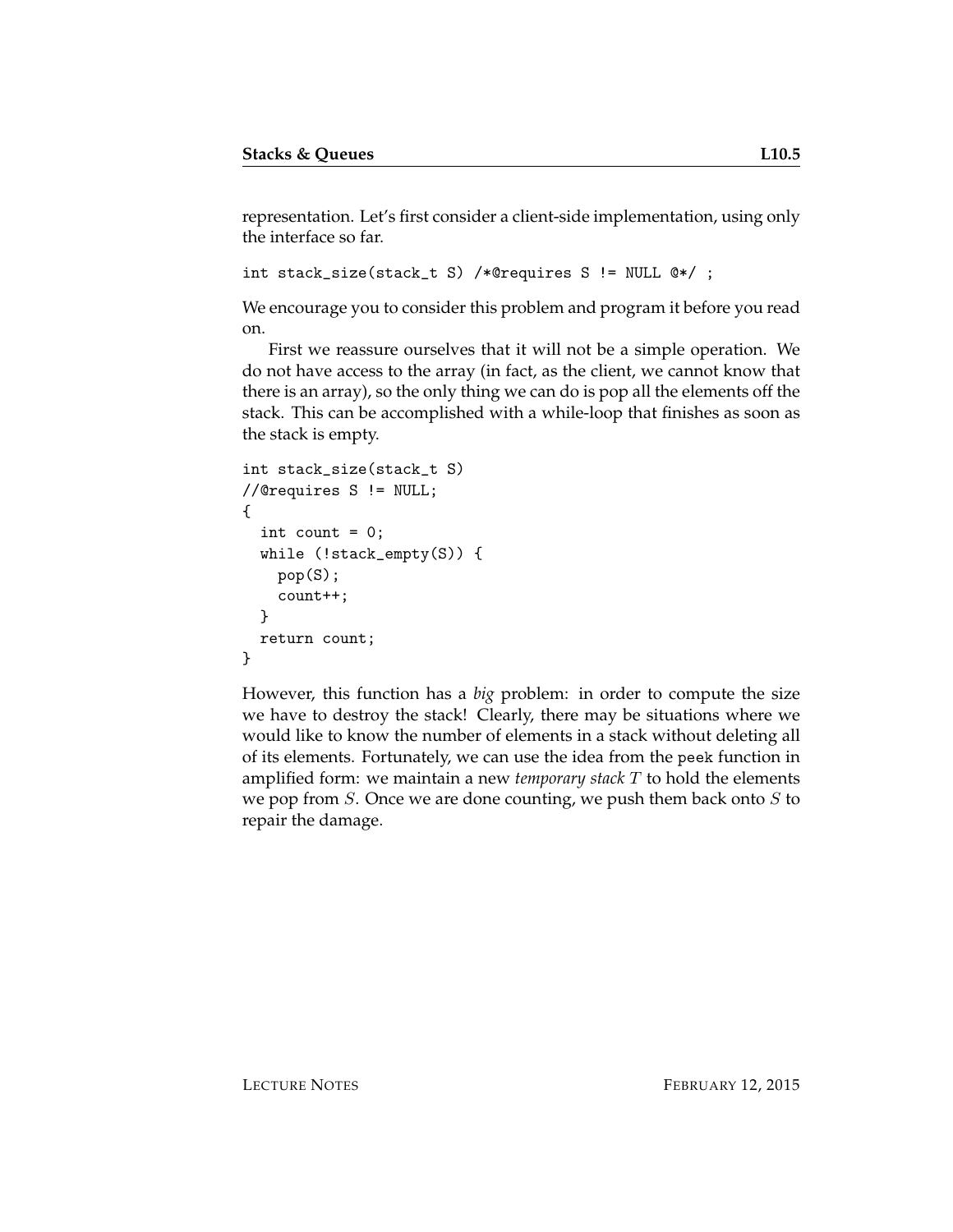```
int stack_size(stack_t S)
//@requires S != NULL;
{
  stack_t T = stack_new();
  int count = 0;
  while (!stack_empty(S)) {
   push(T, pop(S));
    count++;
  }
 while (!stack_empty(T)) {
   push(S, pop(T));
  }
  return count;
}
```
The complexity of this function is clearly  $O(n)$ , where *n* is the number of elements in the stack  $S$ , since we traverse each while loop  $n$  times, and perform a constant number of operations in the body of both loops. For that, we need to know that push and pop are constant time  $(O(1))$ .

A library-side implementation of stack\_size can be done in  $O(1)$ , but we won't consider that today.

### **6 The Queue Interface**

A *queue* is a data structure where we add elements at the back and remove elements from the front. In that way a queue is like "waiting in line": the first one to be added to the queue will be the first one to be removed from the queue. This is also called a FIFO (First In First Out) data structure. Queues are common in many applications. For example, when we read a book from a file as in Assignment 2, it would be natural to store the words in a queue so that when we are finished reading the file the words are in the order they appear in the book. Another common example are buffers for network communication that temporarily store packets of data arriving on a network port. Generally speaking, we want to process them in the order that they arrive.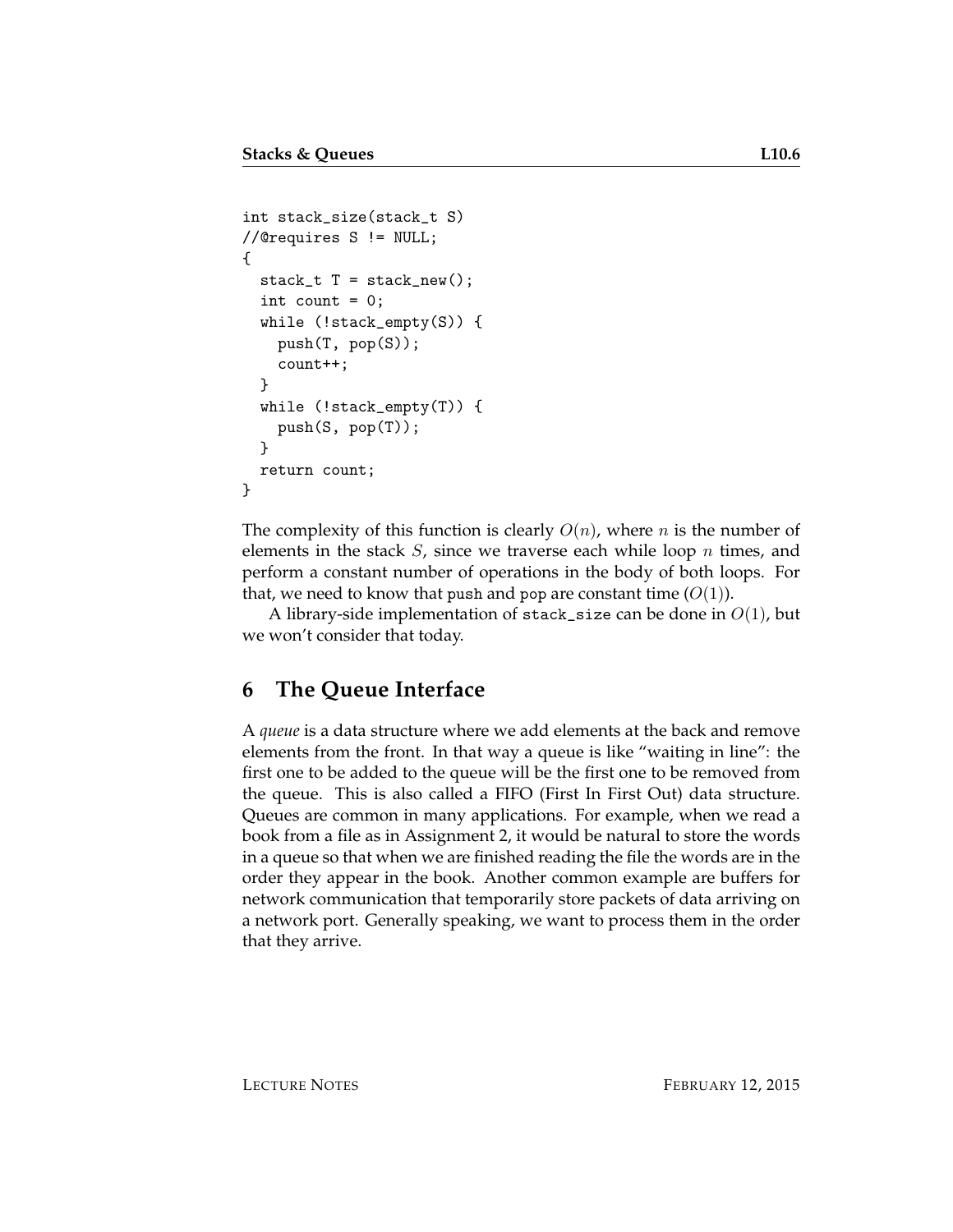```
Here is our interface:
typedef ______* queue_t;
bool queue_empty(queue_t Q) /* 0(1) */
  /*@requires Q != NULL; @*/;
queue_t queue_new() /* 0(1) *//*@ensures \result != NULL; @*/
 /*@ensures queue_empty(\result); @*/;
void enq(queue_t Q, string e) /* 0(1) *//*@requires Q != NULL; @*/;
string deq(queue_t Q) \left( * \right) (1) */
  /*@requires Q != NULL; @*/
 /*@requires !queue_empty(Q); @*/ ;
```
Dequeuing is only possible on non-empty queues, which we indicate by a requires contract in the interface.

Again, we can write out this interface without committing to an implementation of queues. In particular, the type queue remains *abstract* in the sense that we have not given its definition. This is important so that different implementations of the functions in this interface can choose different representations. Clients of this data structure should not care about the internals of the implementation. In fact, they should not be allowed to access them at all and operate on queues only through the functions in this interface. Some languages with strong module systems enforce such abstraction rigorously. In C, it is mostly a matter of adhering to conventions.

#### **7 Using the Queue Interface**

We play through some simple examples to illustrate the idea of a queue and how to use the interface above. We write a queue as

 $x_1, x_2, \ldots, x_n$ 

where  $x_1$  is the *front* of the queue and  $x_n$  is the *back* of the queue. We *enqueue* elements in the back and *dequeue* them from the front. If we want to emphasize this, we can draw queues like this:

$$
\left\langle \square \middle| x_1, x_2, \ldots x_{n-l}, x_n \right\rangle
$$

LECTURE NOTES FEBRUARY 12, 2015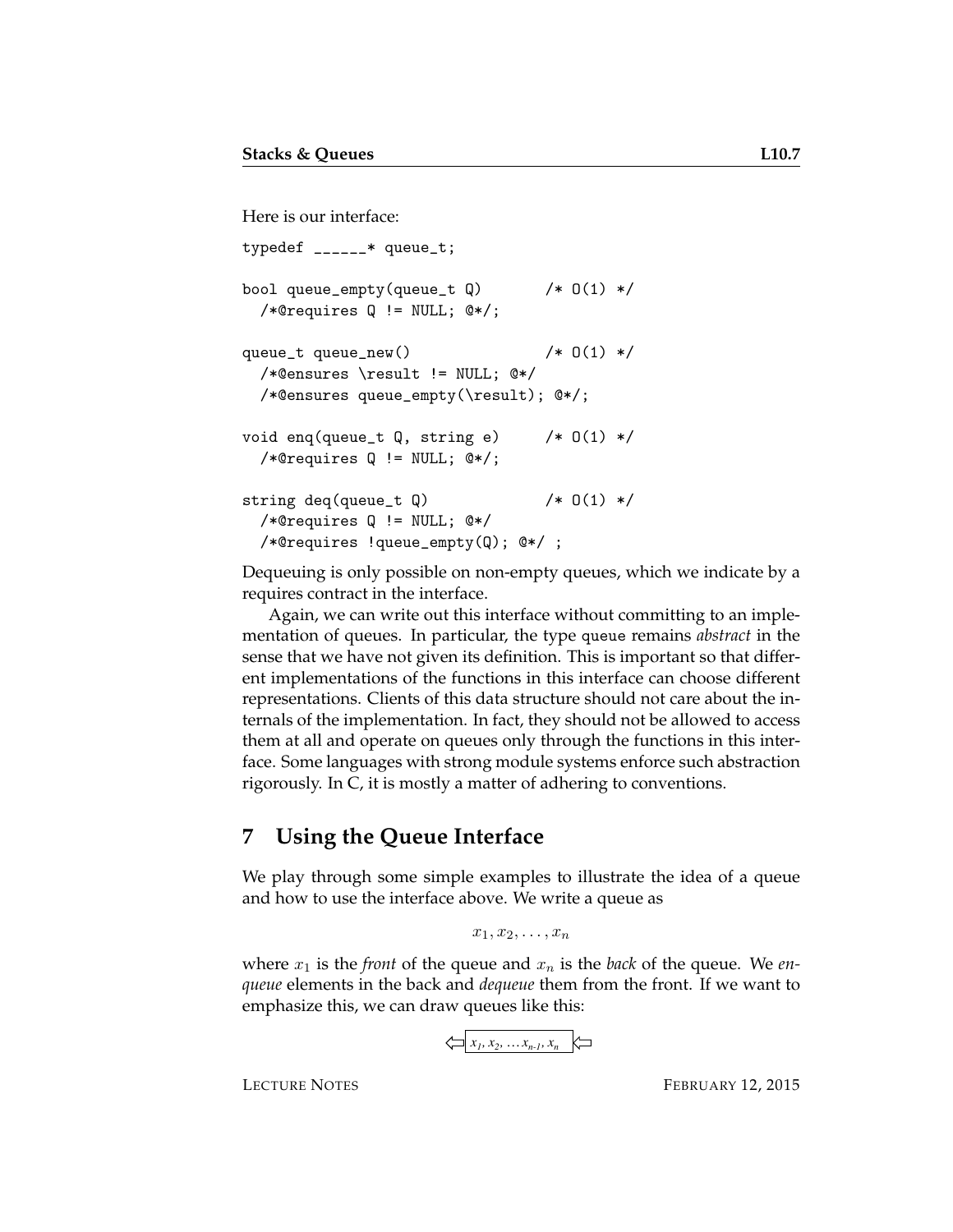Here's a trace of the queues in action:



# **8 Copying a Queue Using Its Interface**

Suppose we have a queue Q and want to obtain a copy of it. That is, we want to create a new queue C and implement an algorithm that will make sure that Q and C have the same elements and in the same order. How can we do that? Before you read on, see if you can figure it out for yourself.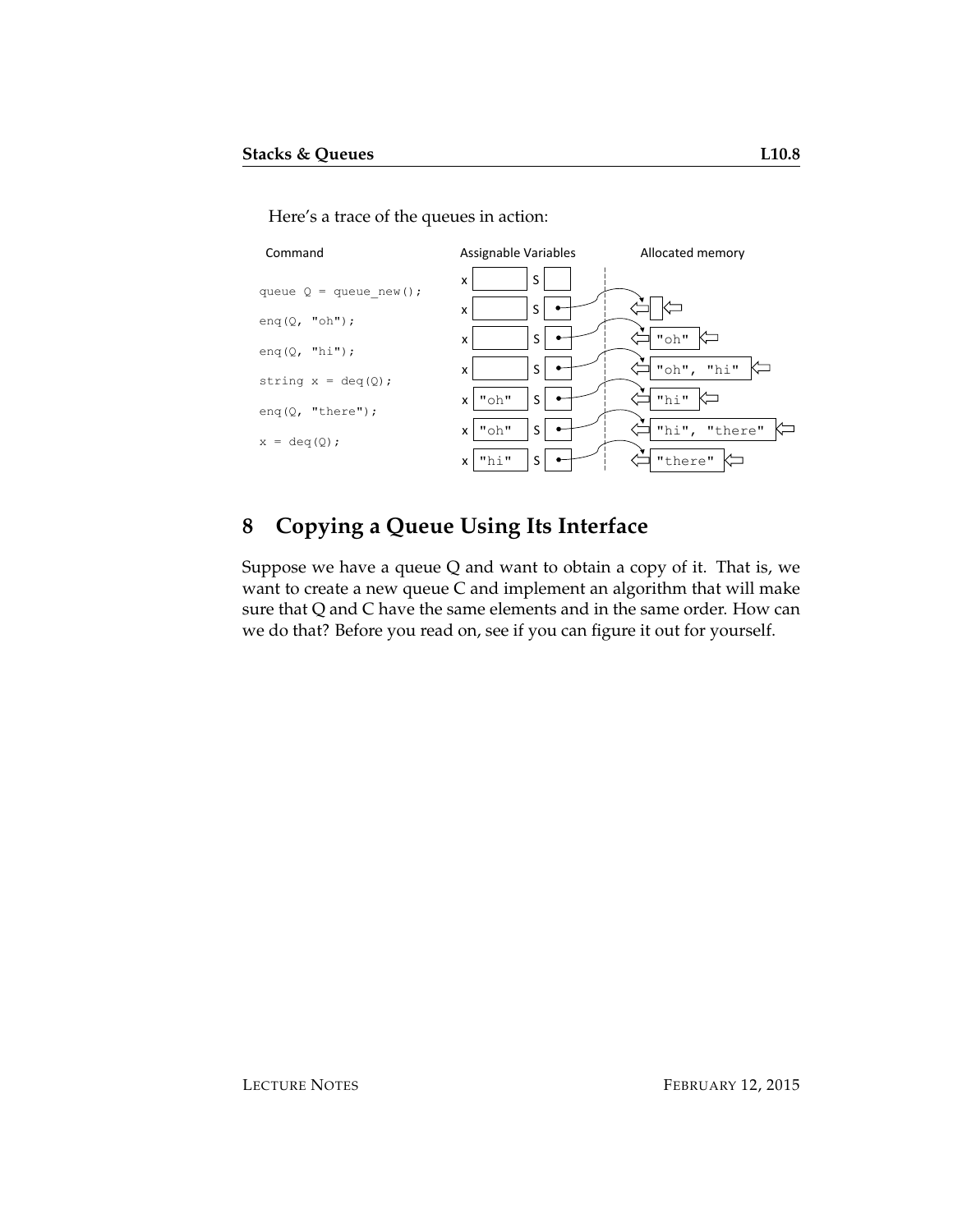The first thing to note is that

queue\_t  $C = Q$ ;

will not have the effect of copying the queue Q into a new queue C. Just as for the case of stacks, this assignment makes C and Q aliases, so if we change one of the two, for example enqueue an element into C, then the other queue will have changed as well. Just as for the case of stacks, we need to implement a function for copying the data.

The queue interface provides functions that allow us to dequeue data from the queue, which we can do as long as the queue is not empty. So we create a new queue C. Then we read all data from queue Q and put it into the new queue C.

```
queue_t C = queue_new();
while (!queue_empty(Q)) {
  eng(C, deg(Q));
}
//@assert queue_empty(Q);
```
Now the new queue C will contain all data that was previously in Q, so C is a copy of what used to be in Q. But there is a problem with this approach. Before you read on, can you find out which problem?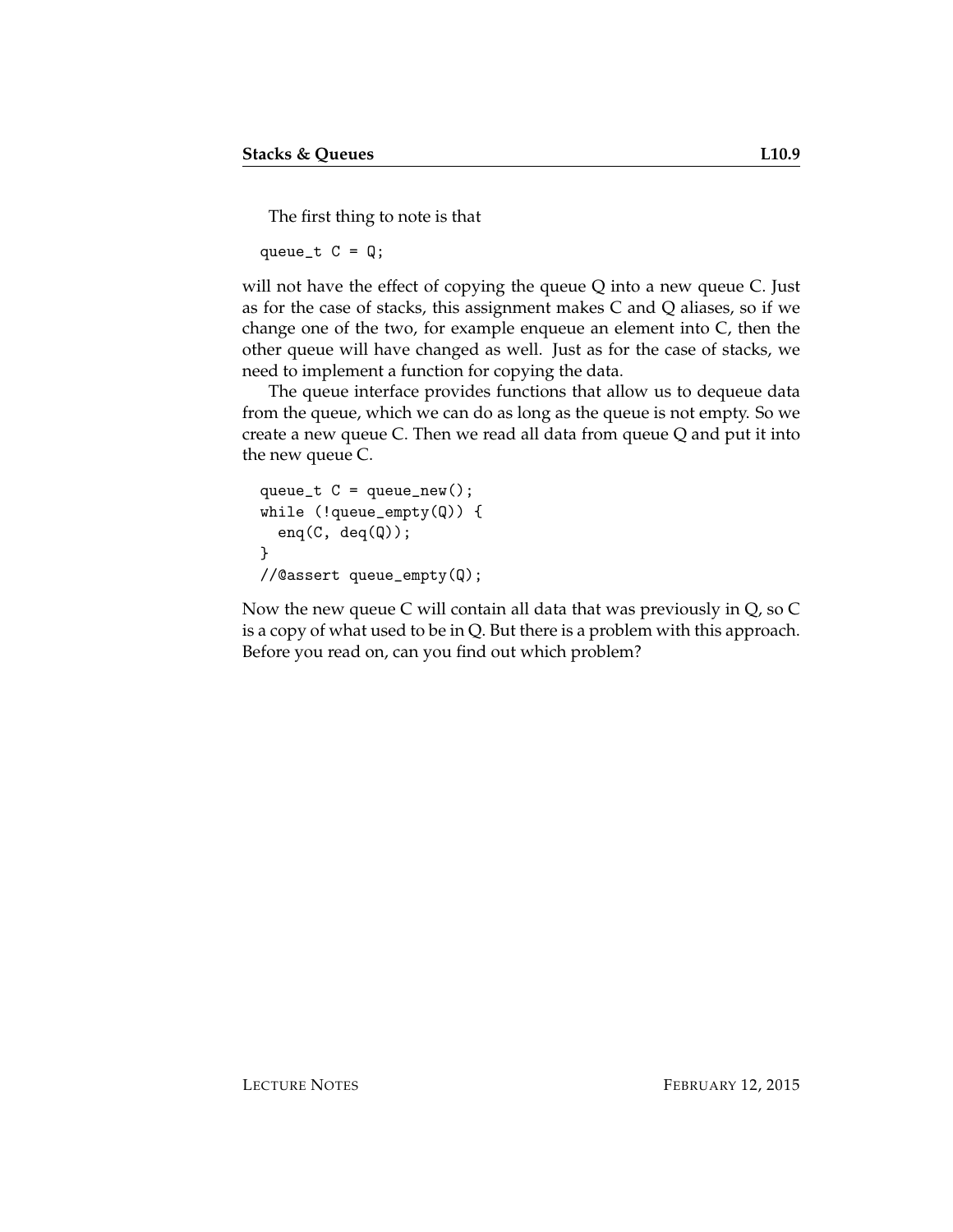Queue C now is a copy of what used to be in Q before we started copying. But our copying process was destructive! By dequeueing all elements from Q to put them into C, Q has now become empty. In fact, our assertion at the end of the above loop even indicated queue\_empty(Q). So what we need to do is put all data back into Q when we are done copying it all into C. But where do we get it from? We could read it from the copy C to put it back into Q, but, after that, the copy C would be empty, so we are back to where we started from. Can you figure out how to copy all data into C and make sure that it also ends up in Q? Before you read on, try to find a solution for yourself.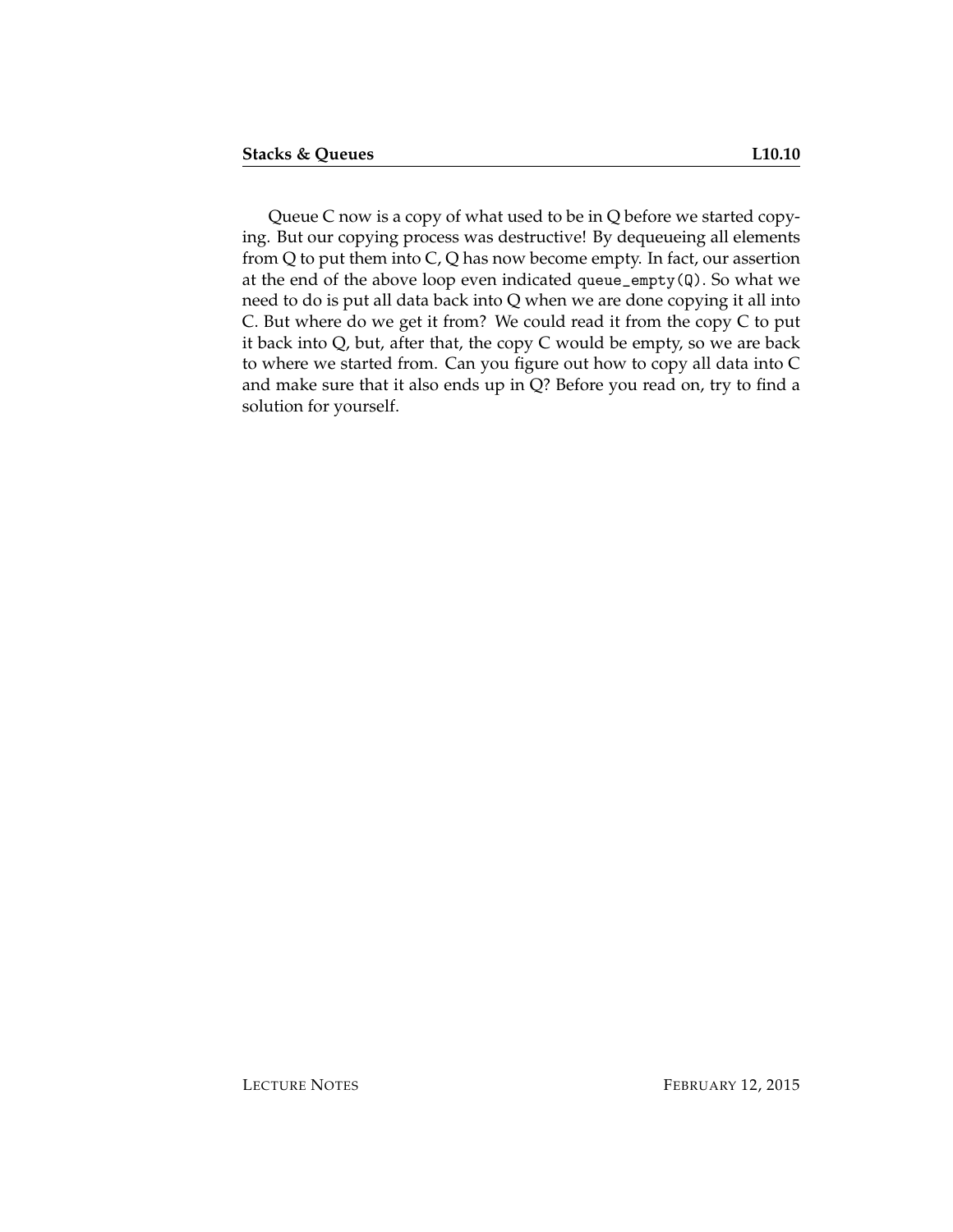```
queue_t C = queue_new();
while (!queue_empty(Q)) {
 string s = deg(Q);
 enq(Q, s);enq(C, s);}
//@assert queue_empty(Q);
```
But there is something very fundamentally wrong with this idea. Can you figure it out?